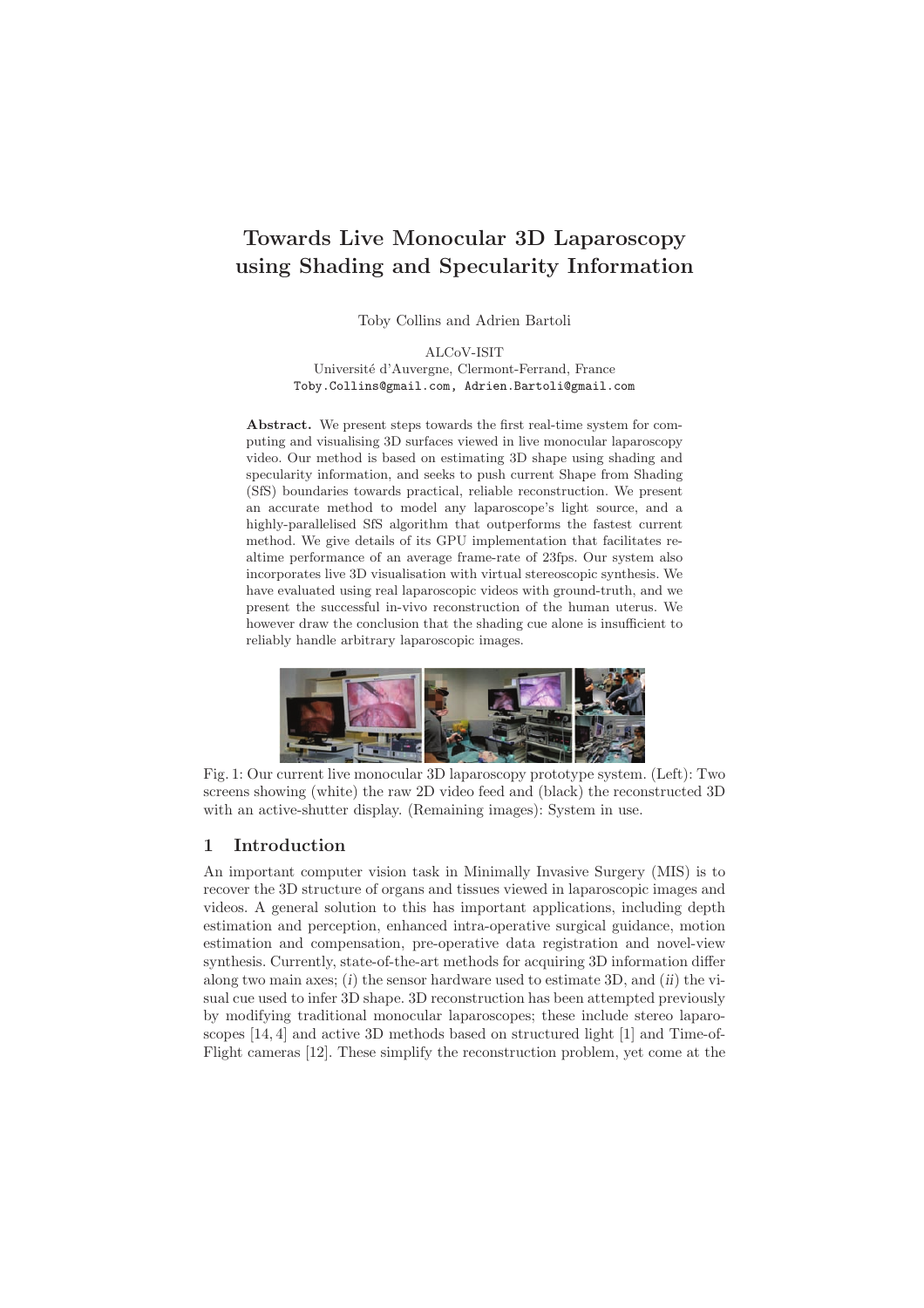price of additional intra-operative hardware. Furthermore, these have not been shown to work with a great degree of accuracy in practice. Stereo laparoscopes can also be used purely for 3D visualisation. However, resolving the difference between the camera's convergence angles and the user's eyes prove to be the limitation [8]. By contrast, monocular methods require no hardware modification and aim to estimate 3D shape from 2D data. Virtual stereo images can easily be visualised which match the convergence angle of the user's eyes. However, the 3D reconstruction problem is considerably more difficult, and remains an open challenge. Shape from Motion (SfM) is one monocular method gaining some ground. The most successful are based on realtime Simultaneous Localisation And Mapping (SLAM) [7, 3]. However, these require correspondence estimation; a very difficult task in laparoscopic images. Also SLAM assumes the 3D scene is either rigid or adheres to a very strict deformation model, which is mostly unrealistic during intervention. Shape from Shading (SfS) is another monocular method based on the relationship between 3D geometry, surface reflectance and scene illumination. It is a strong contender for monocular 3D laparoscopy since it (i) requires no correspondence, (ii) requires only a single input image and (iii) in laparoscopy the light conditions are highly controlled. However, SfS is a weakly constrained problem, and real conditions in laparoscopy often violate its core assumptions. Our overarching research goal is to answer the following two questions: 1. Is SfS a viable method for monocular 3D laparoscopy? 2. Is SfS sufficient on its own, or must it be complemented by other 3D cues? In parallel to answering these questions, we have been developing a live  $(i.e.$  realtime) SfS-based 3D reconstruction/visualisation system (Fig. 1).

In this paper we extend the boundaries of SfS by improving some of the various modelling and computation aspects. We present a new way to accurately model a laparoscopic light source with what we call the Nonparametric Light Model (NLM). We show how to calibrate this easily and how it is incorporated into SfS. We also present a highly-parallelised shape estimation algorithm, which facilitates realtime 3D reconstruction. What we do not do is claim to have solved SfS for laparoscopy. There exist several open modelling, optimisation and practical challenges not addressed. We clearly state these in §1.2, to help guide other researches towards completing the problem.

#### 1.1 Problem Statement

We briefly describe here the SfS image irradiance equation, which is the basis for all SfS methods. We then summarise its various instantiations from the stateof-the-art. Let us define a 3D surface  $S$  that is parameterized by the function  $f(u, v) : \mathbb{R}^2 \to \mathbb{R}^3$ . This maps some point  $(u, v)$  on the surface's domain into the camera's 3D coordinate frame. The Lambertian model predicts the image irradiance (the amount of light hitting the camera's CCD) according to:

$$
g(\hat{I}(\psi(f(u,v)))) = \alpha(u,v)\mathcal{L}(f(u,v)) \cdot n(u,v) + \varepsilon
$$
\n(1)

Here, the function  $g : \mathbb{R} \to \mathbb{R}$  denotes the camera's response function, which converts pixel intensities into image irradiance.  $\psi(f(u, v)) = (x, y)$  denotes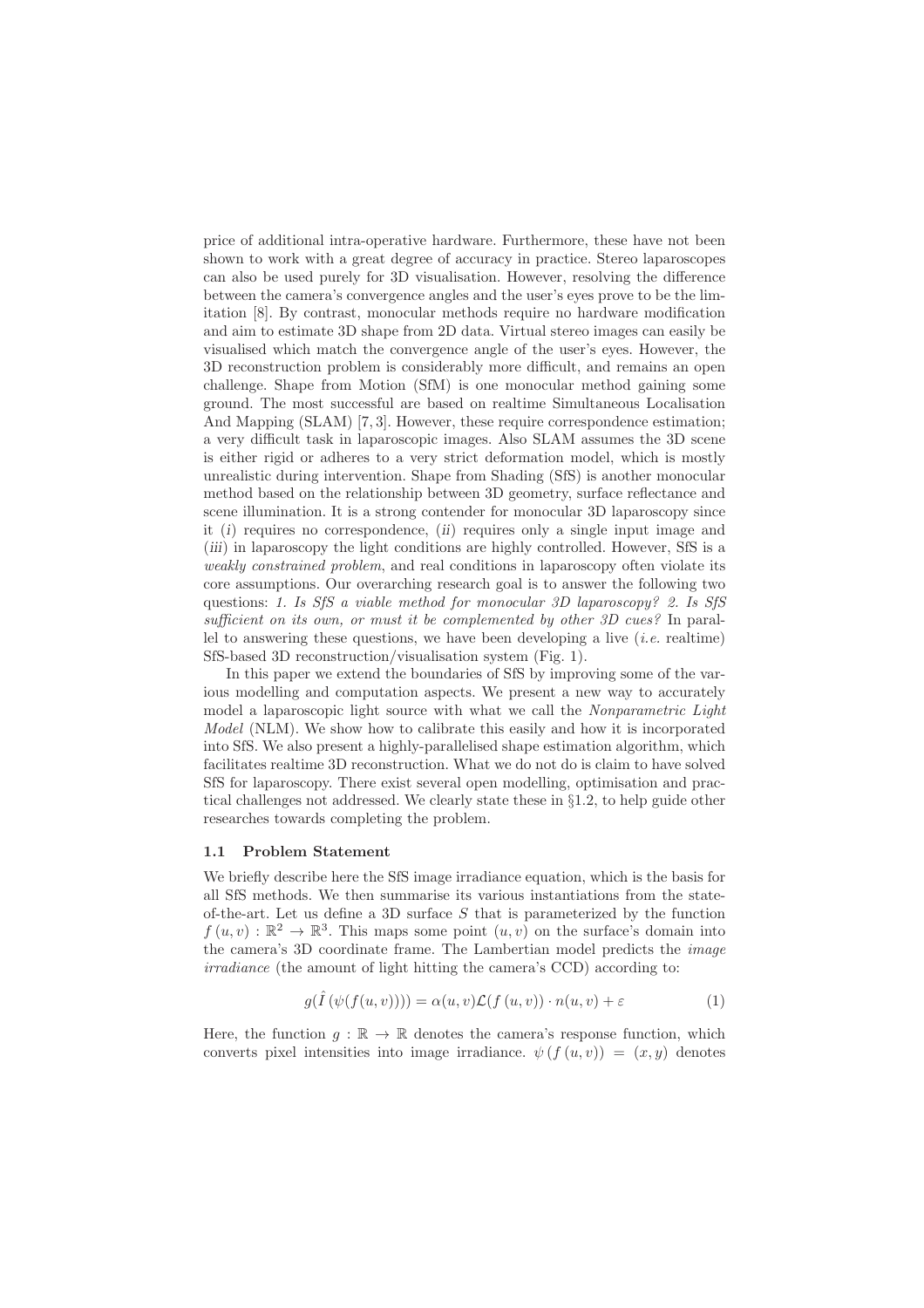the 3D-to-2D camera projection process.  $\hat{I}(x, y)$  denotes the measured pixel intensity at pixel  $(x, y)$ .  $\alpha(u, v)$  denotes the surface albedo and  $n(u, v)$  denotes the surface normal.  $\varepsilon$  denotes pixel measurement noise. The illumination vector  $\mathcal{L}(f(u, v)) = [l_x, l_y, l_z] : \mathbb{R}^3 \to \mathbb{R}^3$  models the illumination as a directed ray of light. In classic SfS  $(u, v)$  spans a closed region in the input image:  $\Omega \in \mathbb{R}^2$ . The surface function  $f(u, v)$  is then determined by the depth function  $d(u, v) : \mathbb{R}^3 \to \mathbb{R}$ . For perspective cameras, this is given by  $f(u, v) = d(u, v) \mathbf{K}^{-1}(u, v, 1)^\top$ , where **K** is the matrix of camera intrinsics. The goal of SfS is to estimate  $d(u, v)$  given intensity measurements at each pixel using  $(1)$ . This is given by:

$$
d^{\star}(u,v) = \underset{d(u,v)}{\arg\min} \int_{\Omega} (\alpha(u,v) \mathcal{L}(f(u,v)) \cdot n(u,v) - g(\hat{I}(u,v)))^2 du dv \qquad (2)
$$

#### 1.2 Solving SfS: State Of The Art

All SfS methods attempt to solve Problem (2), yet this is a highly non-trivial, often ill-posed problem. The specifics of an SfS method can be broken into three key components. These are:  $(i)$  **Modelling** the image formation process,  $(ii)$ making scene assumptions about the 3D environment and  $(iii)$  3D computation via optimisation. In Fig. (2) we present these three key SfS components. The table's second row summarises how they have been instantiated by recent works. In this paper we attempt to push forward the boundaries of SfS for 3D laparoscopy, but which permit effective realtime optimisation. Our core contributions are represented clearly in green.



Fig. 2: The three key components of SfS. Second row: current state-of-the-art. Third row: Our proposed developments specifically targeted at laparoscopy.

State-of-the-art methods require the camera response function to be known. There are no methods which can simultaneously adjust the response function in a video and perform SfS. This however is needed if the camera's exposure or shutter speed changes. For the illumination model, the Point Light Model (PLM) has been proposed for endoscopes [11, 18]. This uses the inverse-squared light falloff model. The illumination brightness must be kept constant throughout a video sequence. Regarding the reflectance model, all SfS methods applied to endoscopy have used Lambertian reflectance [13, 19, 18, 15, 9]. This makes the modelling problem less challenging, but is less accurate than for example the full BRDF. Regarding the camera's projection model, the perspective model was proposed in [10, 16]. However, no existing method can handle unknown and changing camera intrinsics in a video, caused by zooming, for example. The scene assumptions in SfS nearly always involve fixed, constant and known surface albedo. Some recent progress towards piecewise-constant albedo has been proposed in [2] using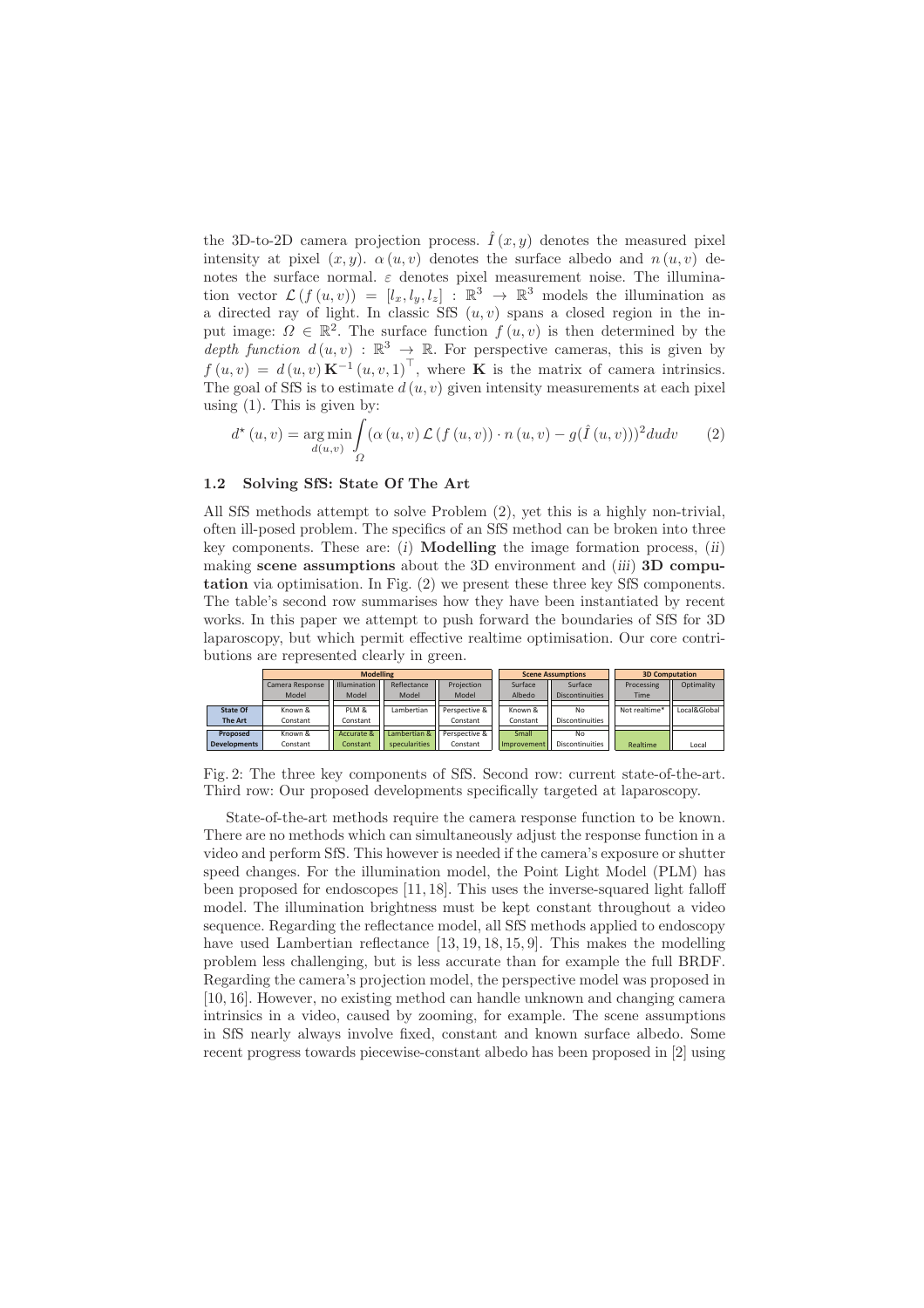learned natural image statistics. Since most SfS methods provide constraints on surface normals, they cannot handle discontinuous surfaces. Regarding the 3D computation, with the exception of Tsai and Shai  $(TS)$  [17] (noted by  $*$ ), the SfS methods do not run in realtime on today's hardware. However TS uses models which are poor in laparoscopic conditions, such as an orthographic camera and the Distant Light Model (DLM). SfS methods can also be broken into locally or globally-optimal [19] solutions. Global solutions are however slow to compute.

## 2 Accurately Modelling a Laparoscope's Light Source

In this section we present the Nonparametric Light Model (NLM). In contrast to the DLM and PLM, which are poor approximations to the laparoscope's light source, one in fact cannot do better than the NLM. This is because it can model light functions of arbitrary complexity. We are however motivated by practical considerations regarding easy calibration. We have developed a one-time, fully automatic method that requires only multiple views of a planar calibration target. We use the NLM to compute  $\mathcal L$  as a spatially-varying function de-



Fig. 3: Nonparametric Light Model: Calibration, modelling and accuracy.

fined at every 3D point within the operational volume of the laparoscope. It uses the premise that the illumination can be locally modelled at any 3D point  $\mathbf{p} = (x, y, z)^{\top}$  by a local proximal light source. That is,  $\mathcal{L}(\mathbf{p}) = [l_x, l_y, l_z],$ with  $[l_x, l_y, l_z]$  being a local light vector of power  $||l_x, l_y, l_z||_2$  and direction  $[l_x, l_y, l_z] / ||l_x, l_y, l_z||_2$ . This model generalises both the DLM and PLM. The advantage of the NLM is that it can model well any of the various laparoscope light sources. Fig. 3(a) shows two examples we have modelled.

#### 2.1 Calibrating the Nonparametric Light Model

To determine the function  $\mathcal L$  the NLM must first be *calibrated*. We do this by using (1) and a ground-truth calibration object whose depths, normals and albedos are known. For convenience a planar calibration object is chosen with a tracking target printed on its surface. With this its 3D pose can be estimated robustly using well known methods [5] (Fig. 3(b)). Suppose the rigid transform  $\mathbf{M} = [\mathbf{R} \mathbf{t}]$ maps the plane into the camera's coordinate frame. The surface function is then given by  $f(u, v) = [\mathbf{R}_1 \ \mathbf{R}_2] [u, v]^\top + \mathbf{t}$  and  $n(u, v) = \mathbf{R}_3$ , where  $\mathbf{R}_i$  denotes the  $i<sup>th</sup>$  column of **R**. Now that we have the surface function, at each pixel we obtain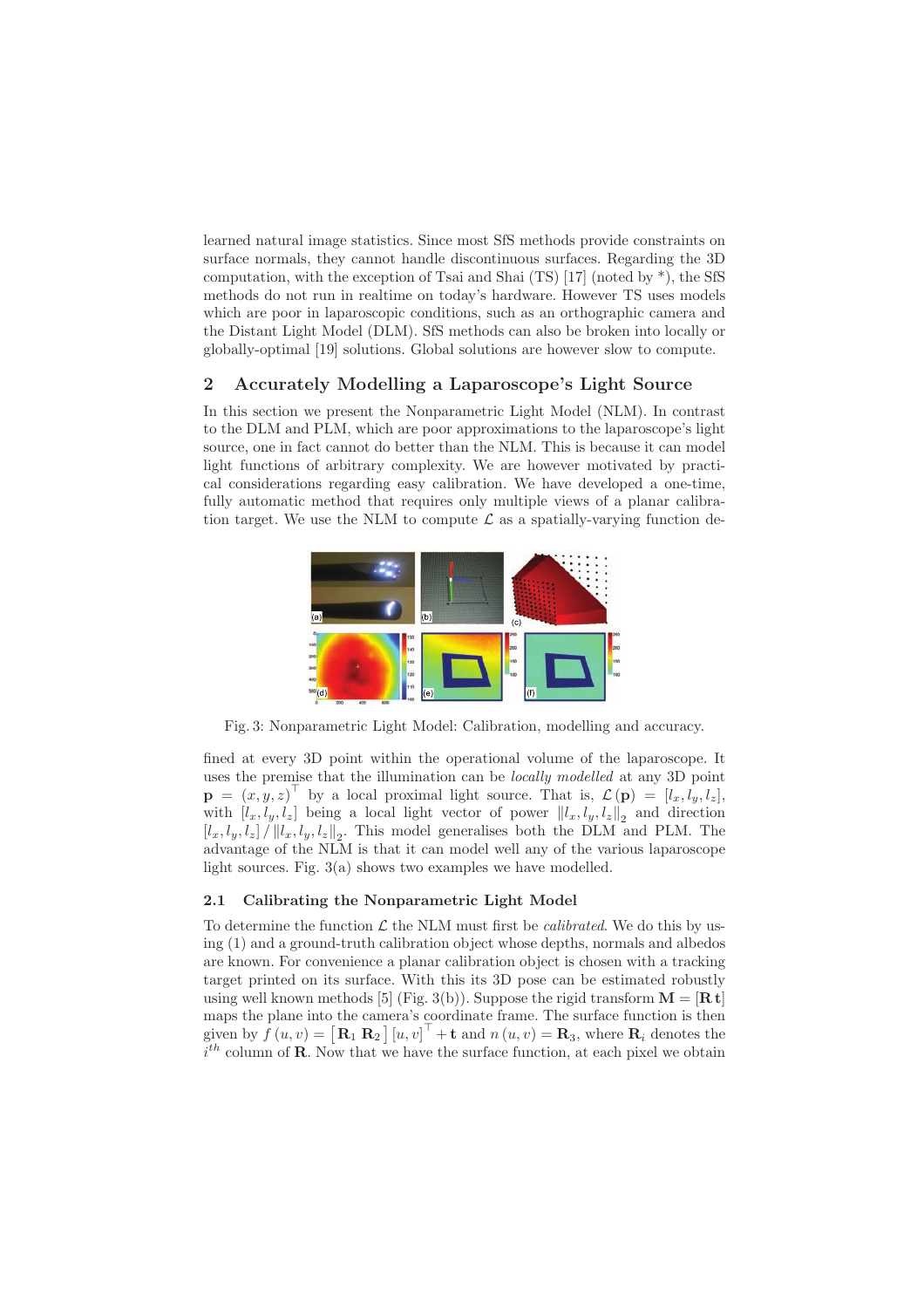a sparse collection of linear constraints on  $\mathcal{L}(\mathbf{p})$  according to (1). Our method for calibration involves recording a video of the plane as it moves through the laparoscope's operational 3D volume. At each frame, we accumulate constraints at slices of the volume, and over the video we acquire enough data to learn  $\mathcal{L}$ . Importantly, the plane must be recorded at multiple orientations (a minimum of 3). This is because there are three unknowns  $(l_x, l_y \text{ and } l_z)$  at any given point.

In practice we can expect a finite number of noisy measurements. Denote these by the set  ${\{\hat{\mathbf{I}}_i, \mathbf{n}_i, \mathbf{p}_i\}}$ . However, to estimate the continuous function  $\mathcal{L}$ , a unique solution can be found using regularised function approximation. We propose using the 3D Thin Plate Spline (TPS) which has several desirable properties for us. It is globally smooth, easily computable, and contains the least possible nonlinear component to achieve the function approximation. The 3D TPS defines a set of  $n$  3D control points that we position throughout the volume (Fig. 3(c) shows control points at the front and back planes of the 3D volume). The TPS model takes the form:  $\mathcal{L}(\mathbf{p}) = \mathbf{a}(\mathbf{p}) \left[\mathbf{S}^\top, \mathbf{1}\right]^\top$ , where  $\mathbf{a}(\mathbf{p})$  is a vector which depends locally on  $p$ . The function is parameterised by an  $n \times 3$  control matrix S. Calibrating the NLM involves determining S. We pose this as minimising the following quadratic least squares objective function:

$$
\hat{\mathbf{S}} = \underset{\mathbf{S}}{\arg\min} \sum_{i} \left( \alpha_i \mathbf{a}_i [\mathbf{S}^\top, \mathbf{1}]^\top \mathbf{n}_i - g(\hat{I}_i) \right)^2 \tag{3}
$$

Since  $n_i$  is expected to be noisy, we have a least squares problem with Errors In Variables. Thus we solve (3) using Total Least Squares. Once estimated,  $\mathcal{L}(\mathbf{p})$ can be evaluated everywhere with  $\mathcal{L}(x, y, z) = \mathbf{a}(\mathbf{p}) \left[\hat{\mathbf{S}}^{\top}, \mathbf{1}\right]^{\top}$ . Figs. 3(c,d) shows the NLM for the laparoscope in Figs. 3(a-bottom). A 1 minute video of the planar target was recorded (1,800 frames), whose depth ranged between 10mm to 110mm from the laparoscope tip. A TPS grid of  $10 \times 10 \times 7$  was used to construct the NLM. Fig. 3(d) shows a cross-section of  $\|\mathcal{L}\|_2$  at depth 15mm.

We can easily show the NLM is a far better model than the PLM. In Fig. 3(e) we show the predicted surface albedo, according to  $(1)$ , for the plane in Fig.  $3(b)$ assuming the PLM. The plane's true albedo is a constant  $\alpha = 100$ , but note that the albedo estimate towards the back is over double at the front, indicating a gross modelling error. By contrast, Fig. 3(f) shows a far better predicted albedo using the NLM. Note that this view was not used for training the model.

#### 3 Parallelised 3D Depth Estimation

We return now to optimising (2), but now using our improved light model. For realtime performance our solution is inspired by TS. We compute a discretised version of (1), solved iteratively with depth estimates being updated fast, locally and in parallel. However, our key extensions are  $(i)$  to handle perspective cameras, *(ii)* to handle general light models *(including our NLM), <i>(iii)* guaranteeing convergence and  $(iv$  computes smooth surfaces. We discretise  $(2)$  using the pixel grid and augment it with a smoothing prior. This takes the form:

$$
d^{\star}(u,v) = \underset{d(u,v)}{\arg\min} \sum_{\Omega} (\alpha(u,v) \mathcal{L}(f(u,v)) \cdot n(u,v) - \hat{I}(u,v))^2 + \lambda \sum_{\Omega} \left(\frac{d}{du} f(u,v) + \frac{d}{dv} f(u,v)\right)^2
$$
\n(4)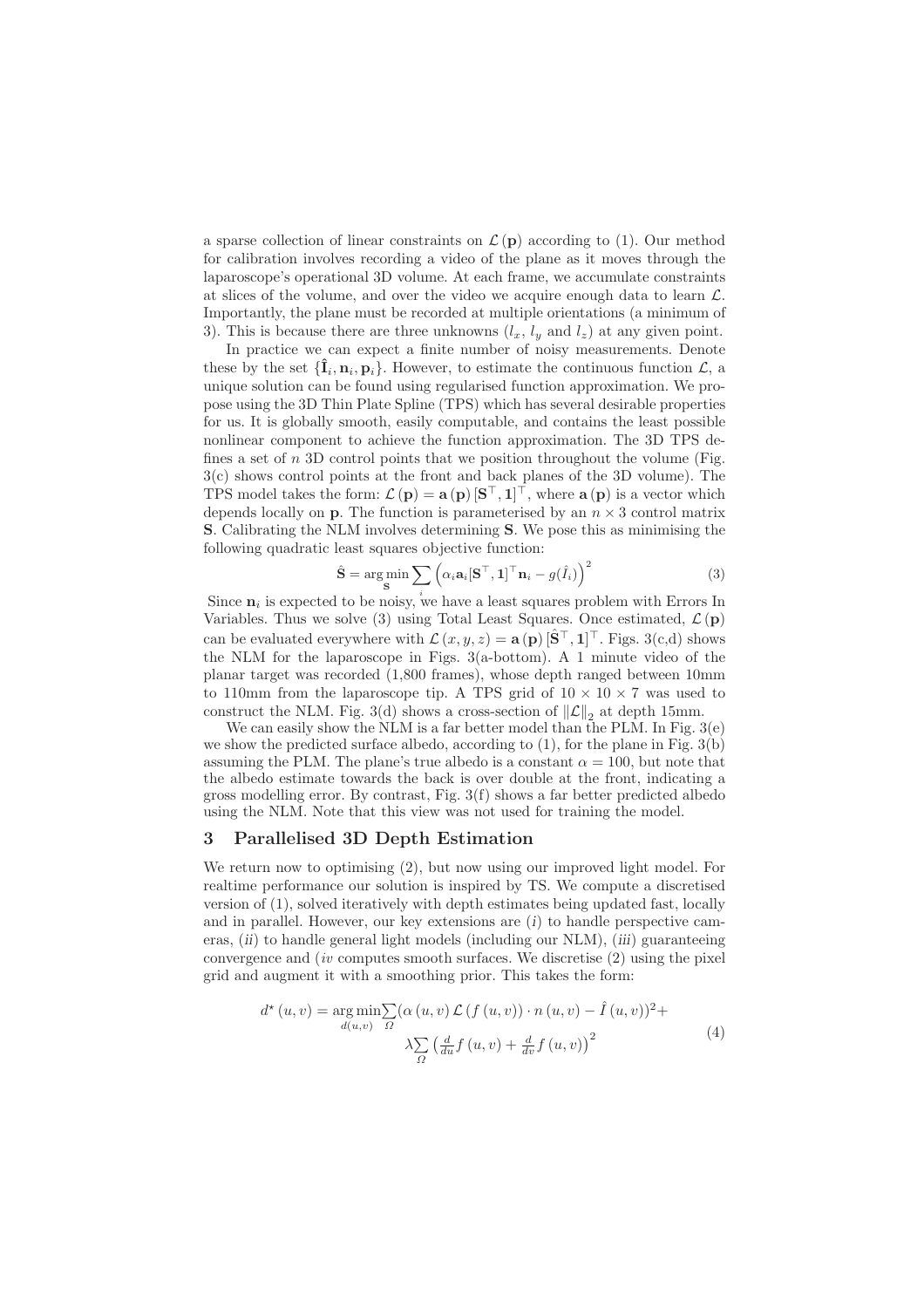$\lambda$  denotes the smoothing weight, which we currently experimentally set. At the  $(t+1)^{th}$  iteration the depth at  $(u, v)$  is updated by:

$$
d^{t+1}(u,v) = \underset{d}{\arg\min} \left[ \left( \alpha(u,v) \mathcal{L} \left( f(u,v) \right) \cdot n(u,v;d) - \hat{I}(u,v) \right)^2 + \right] \tag{5}
$$

where the local surface normal  $n (u, v; d)$  is computed by finite differences:

$$
n(u, v; d) = \frac{1}{z(d)} \left[ \begin{pmatrix} d\mathbf{K}^{-1}(u, v, 1)^{\top} - d^{t}(u + 1, v) \mathbf{K}^{-1}(u + 1, v, 1)^{\top} \\ (d\mathbf{K}^{-1}(u, v, 1)^{\top} - d^{t}(u + 1, v) \mathbf{K}^{-1}(u + 1, v, 1)^{\top} \end{pmatrix} \right]
$$
(6)

Here,  $z(d)$  denotes the normalisation term such that  $||n(u, v; d)||_2 = 1$ . To optimise efficiently, we sample candidate depths about the current depth estimate in log-space via the rule:  $d^{t+1}(u, v) \in \pm [d^t(u, v) + (1 + \tau)^a - 1]$  with  $\tau = 0.1$ and the integer a in the range:  $a \in [0:10]$ .

# 4 Algorithm and GPU Implementation

In this section we outline the details and some of the main design decisions we have made in implementing live 3D laparoscopy using the methods described in §2 and §3. Importantly, each input frame is processed independently, and thus does not rely on the 3D computed in previous or successive frames.

#### 4.1 Hardware Configuration and Offline Processing

Our current hardware configuration is as follows: A Karl Storz laparoscope with video outputted via firewire at  $720 \times 576$ , a Windows 7 PC with an Intel Core2 Duo 3000MHz processor and NVidia Quadro FX 3800 card (with 192 CUDA cores). For 3D visualisation we use a single Acer 25 Inch LCD 3D display combined with 4 pairs of NVidia 3D active shutter glasses. The laparoscope's automatic exposure is turned off (typically we set it to a 1/500 sec exposure) and before running our reconstruction algorithm its camera is radiometrically and geometrically calibrated. After calibrating the NLM, we pre-compute the function  $\mathcal L$  and store it as a  $720 \times 576 \times 20$  quantised 3D frustum (requiring approximately 47MB of storage.) When processing live laparoscope videos, values from the NLM are then computed by 3D bilinear interpolation.

#### 4.2 Online Processing

Input frames are captured from the laparoscope using the OpenCV libraries. We have found experimentally that the red channel best satisfies the constant albedo assumption for tissues in laparoscopy. We transfer the red channel to the GPU's DRAM. Subsequently all processing is done on the GPU. We report here the average absolute time to complete each process (in ms), and the process's percentage of the runtime budget.

Specular constraints and inpainting.  $(6.3 \text{ms}, 14.2\%)$  First, specularities are detected via combined saturation and lightness thresholding (we use thresholds of saturation 0.9 and lightness 0.95 respectively to detect specular pixels.) A rigorous modelling of specularities involves having physical reflectance models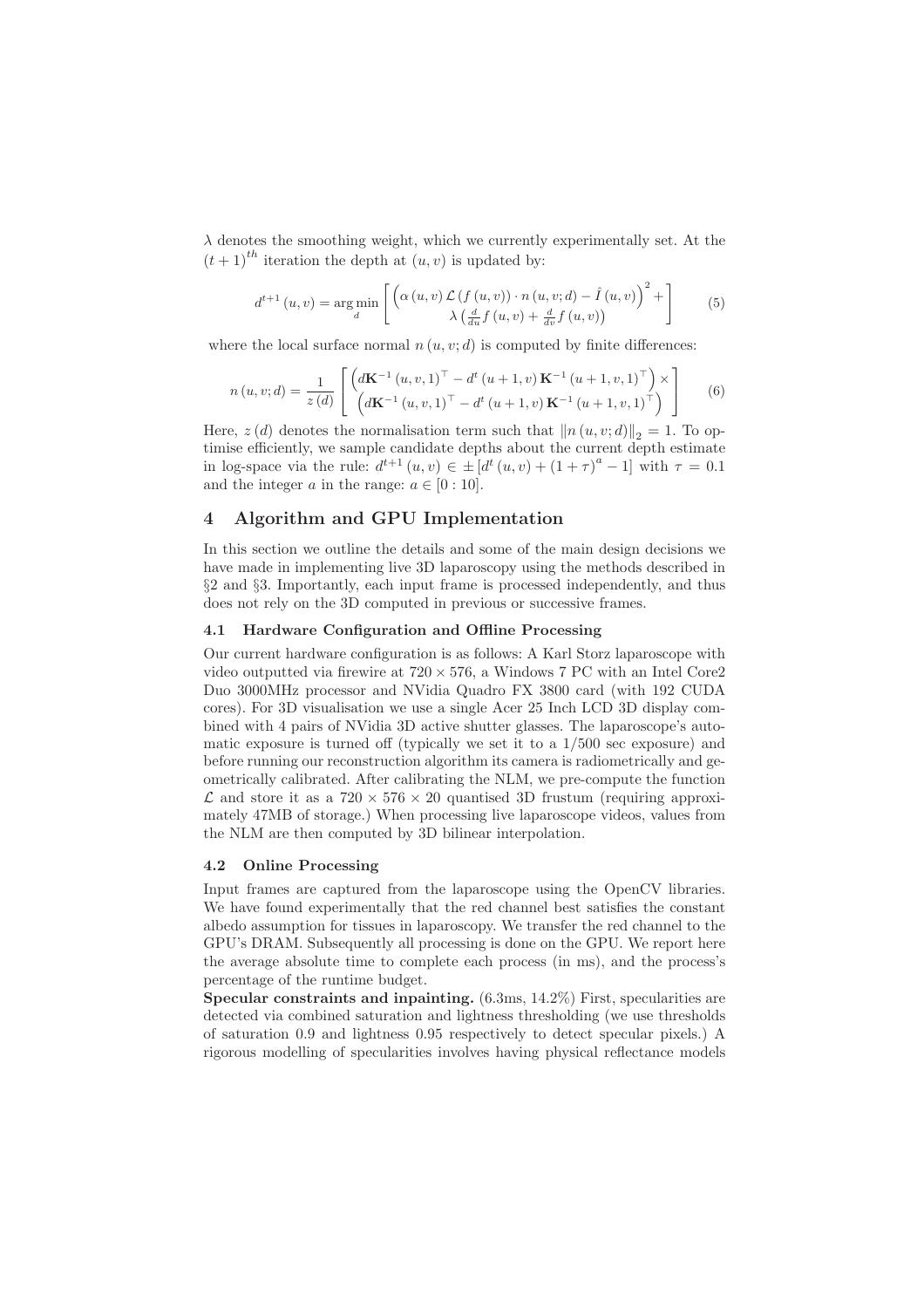of tissue, which can be hard to apply in general. We opt for a simpler strategy: Our trick with processing specular pixels is to modify their intensity to that which would be predicted by Lambertian reflectance, and then running our SfS method. The process works by constraining each specular region's centroid to have maximal Lambertian reflectance. This is a reasonable estimate at its true Lambertian reflectance, because for a laparoscope the viewing rays and light rays are approximately colinear at these points. We then smoothly propagate this through the specular region.

Removal of high-frequency content. (2.8ms, 6.4%) We make the assumption that high frequency changes in image structure are caused by artifacts such as vascular structure, and not by shading variation. These are removed by running a GPU-optimised  $7 \times 7$  media filter over the image.

Depth map initialisation and estimation. (34.3ms, 77.3%) We initialise the depth map to be a fronto-parallel plane positioned at a 50mm from the laparoscope's end. We then run our SfS method until convergence is detected or if 30 iterations have passed. At each iteration, the pixel depths are updated in checkerboard fashion and in parallel on the GPU.

3D Visualisation. (0.93ms, 2.1%) Once the depth map has been estimated, we render two views of the 3D surface using stereoscopic OpenGL, and pass these to the FX 3800's quad buffers. Currently a parallel binocular setup is used, with cameras positioned either side of the real laparoscope camera model. Their parameters, including stereo baseline and 3D position are completely controllable.

#### 5 Experimental Evaluation

#### 5.1 Ex-vivo Experiments

To quantify the performance of our approach and to understand the general limitations of SfS for 3D laparoscopic reconstruction, we first present results for reconstructing ex-vivo a piglet's kidney. The analysis is presented in Figure 4. The kidney has been augmented with small white markers to provide the transform between the laparoscope's view and a Ground Truth (GT) surface, captured via a high-resolution structured light system (Fig.  $4(1)$ ). Three test laparoscope images are shown in Figs.  $4(a,e,i)$ . Our goal here is to understand three key aspects: the well-posedness of the problem, the accuracy of the reconstruction and to measure the sensitivity of our approach to initialisation. We achieve this by manually segmenting the kidney and running the SfS method, initialised by fronto-parallel depth maps positioned at increasing depths  $d_{init}$ , ranging from  $10\text{mm} < d_{init} < 100\text{mm}$ . Now, a well-posed problem is indicated by a unique global minimum of the cost function (4). By contrast, the sensitivity to initialisation is indicated by measuring, for each value of  $d_{init}$ , the postoptimisation RMS Error w.r.t true depth. We illustrate the results graphically in Figs. 4(b,f,j). In Fig. 4(b) one can see the same (correct) minimum is reached between  $20 \text{mm} < d_{init} < 60 \text{mm}$  mm, indicating reasonable resistance to coarse initialisation. The solutions for  $d_{init} > 60$ mm and  $d_{init} < 20$ mm have higher reconstruction error, however they also are marked by a higher cost function.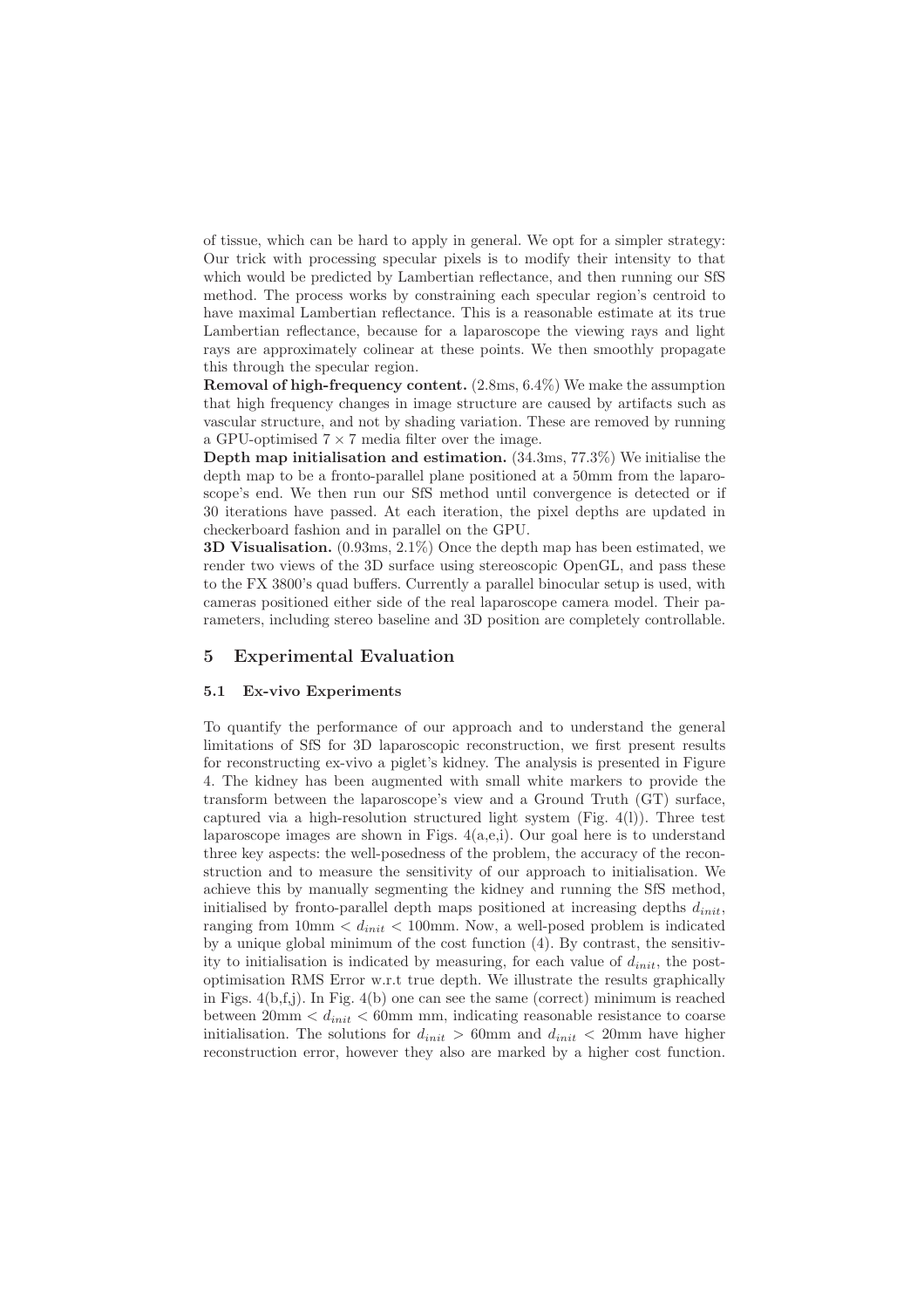This suggests that for image Fig. 4(a), the problem is well-posed. The reconstructed depth map for  $d_{init} = 50$ mm is shown in Fig. 4(c), and a 3D render of the visible surface from a novel viewpoint is shown in Fig. 4(d). For images in Figs. 4(e,i) we have similar results. However, the depth maps contain an error. At the bottom right of the kidney, the reconstructed depths tend closer to the camera, suggesting the surface here is concave. This is incorrect. Thus, there exists a convex/concave ambiguity and a non-unique solution. Returning back to the question posed in §1: Is SfS sufficient to resolve 3D depth from monocular laparoscope images? The answer is not entirely, and another cue (such as motion) is needed to resolve the ambiguity.



Fig. 4: Ex-vivo experimentation using a pig kidney with ground truth evaluation.

#### 5.2 Successful In-vivo Reconstruction

§5.1 shows reasonable 3D can be obtained via our SfS method, although failures can arise due to pose ambiguities. Here we show an in-vivo video sequence where 3D has been successfully reconstructed. The sequence is of a human uterus comprising 340 frames lasting 14.8 seconds [6]. We are specifically motivated by the application of computer-assisted myoma removal, where intra-operative 3D reconstruction can aid pre-operative data registration. This allows for example, visual augmentation of the fist planned incision path. The results on this dataset are summarised in Fig. 5. In Fig.  $5(a-d)$  we show four representative frames from the sequence. In Figs.  $5(e-g)$  we show the automatic image preprocessing done before running SfS. Fig.  $5(e)$  is a raw input frame, Fig.  $5(f)$  is the red channel after high-frequency content removal with detected specularities, Fig.  $5(g)$  shows the image after specular inpainting. The uterus remains approximately rigid in the first half of the sequence. Our key idea is to evaluate our SfS method by constructing in-vivo quasi-GT 3D data using rigid SfM on these frames. To do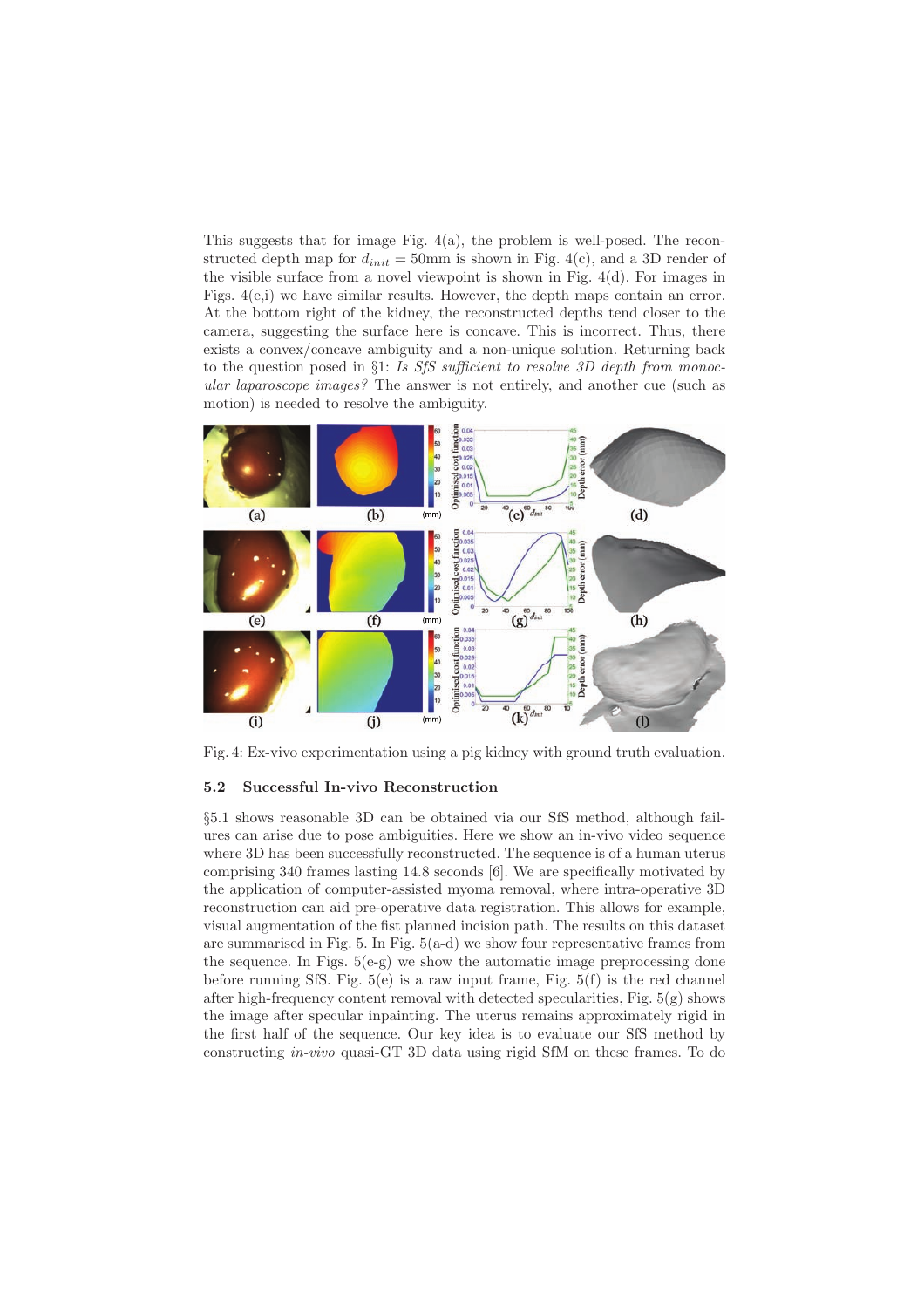this, a ROI was manually marked around the uterus (Fig. 5(h)) and a dense GT surface bound by the ROI was computed using standard manually-assisted multiview SfM methods. We show this in Fig. 5(i). We processed the video sequence using two methods: (1) Tsai and Shah (TS) and (2) our proposed method. Note that in TS absolute depth cannot be computed. To enable quantitative comparison, we compute the mean error in surface normals (in angular degrees). These scores are computed at each pixel bound within the visible part of the uterus.

Fig.  $5(i)$  shows the reconstruction by our method for Fig.  $5(h)$  and Fig.  $5(k)$ shows it reconstructed by TS. Qualitatively, we ours appears superior to TS. In Fig. 5(l) we compare the reconstruction error of TS to ours (labelled as X-NLM). Here TS is noticeably outperformed by our method. The instrument occluded the uterus between frames 117-125, which explains the error spike. However, notices that since frames are processed independently, this has no adverse effect on successive frames. In Fig.  $5(m,n)$  we show the full-image reconstruction using our method and TS respectively for the frame in Fig. 5(d). We note that no segmentation of the tool was performed, and the tissues surrounding the uterus violate the surface continuity and constant albedo assumptions. In spite of this, the uterus is recovered faithfully using our method. In Figs.  $5(o,p,q)$  we show synthesised novel views, texture-mapped using the input image frames. In 5(q) the tool occludes the uterus, explaining the tool-shaped valley in the reconstruction. In Fig. 5(r) we show a basic application; we take 3D SfS surface and visually augment it with the pre-operative planned incision path (shown in green).



Fig. 5: Successful in-vivo 3D reconstruction of the human uterus.